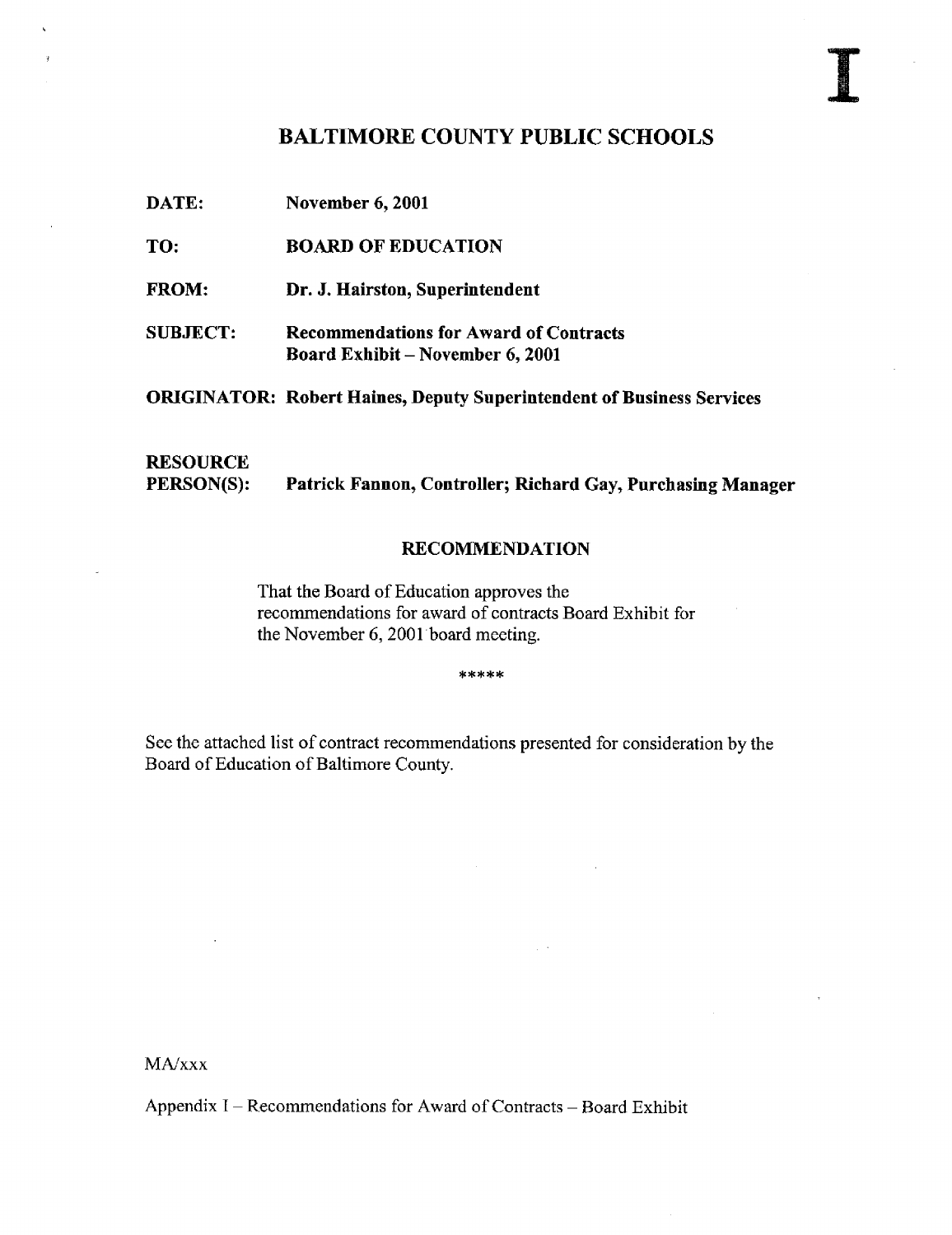### Recommendations for Award of Contracts Board Exhibit -- November 6, 2001

The following contract recommendations are presented for consideration by the Board of Education of Baltimore County.

#### 1. Contracted Services: On-Call Elevator Estimated Award Value: \$35,000<br>
Maintenance and Repair Maryland Elevator Services, Inc. Maryland Elevator Services, Inc. Baltimore County Government Contract #41449

A contract to provide firm fixed hourly pricing for the maintenance and repair of elevators as needed was approved by Baltimore County Government on August 8, 2001. The terms and conditions of the contract include provisions for the utilization of the contract also by Baltimore County Libraries, the Community Colleges of Baltimore County and Baltimore County Public Schools. Baltimore County Public Schools has approximately 31 elevators, 15 chairlifts, and 2 dumbwaiters. The four-month contract was awarded to **Maryland Elevator** Services, Inc., Crofton, MD. Baltimore County Government has rebid the contract and will take it to the County Council for approval on December 6, 2001. BCPS will bring the new contract to the Board of Education on December 18, 2001. This contract with Maryland Elevator will remain in force until December 18 . The Office of Purchasing recommends the approval of the use of this contract until December 18, 2001. Funding for the purchase of these services will be provided through the operating budget of the Office of Maintenance .

### 2. Contracted Services: System<br>
Programmer Formated Award Value: \$150,000<br>
Intellimark/DPSC Technology Consultants Intellimark/DPSC Technology Consultants One-year Extension Baltimore County Government Contract #40180

In September 2000 the Board of Education approved the utilization of a Baltimore County Government contract for outsourcing the employ of system programmers . The primary activity of these services is the programming for BCPS's legacy operating system that hosts student information. Other activities include the upgrade of operating systems that support WEB applications for hosting <sup>a</sup> data warehouse. The programmers employed through the Baltimore County bid possess considerable VM/VSE programming experience, knowledge of BCPS's software structure and have been fundamental in helping with high priority technology initiatives .

Continued use of Baltimore County's contract with Intellimark/DPSC Technology Consultants, Baltimore, MD is recommended through November 2002 in the amount of \$150,000.00. Funding will be provided by the Department of Technology.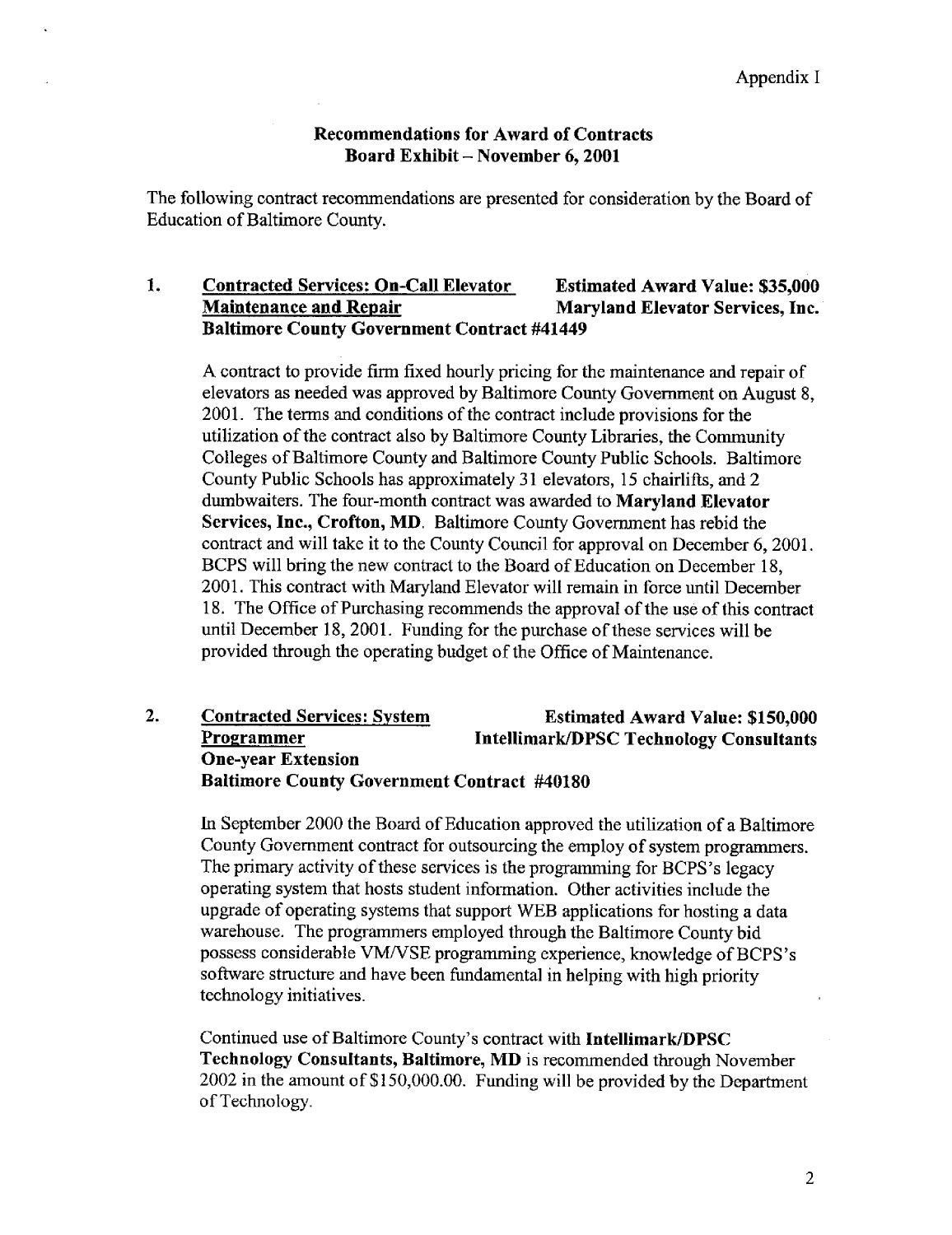## 3. Contracted Services: Time & Materials Estimated Award Value: \$200,000 Roof Repair Services Three-Year Bid Contract #3-315-02

A bid designed to obtain an hourly rate for the repair of roofs on an "as needed" and "emergency" basis was issued on September 6, 2001 to 18 contractors. Proposals were received from eight vendors. The specifications were developed in conjunction with the Office of Maintenance and the bidders at a pre-bid meeting.

Award of contract is recommended to the following contractors as the responsive and responsible bidders offering the most favorable bid prices. The Primary Award Bidder is in **bold** print, the Secondary Award Bidder is in *italicized* print, and the Tertiary Award Bidder is underlined.

| Award          | Company Name                                                 | <b>Bid Price</b> |             |
|----------------|--------------------------------------------------------------|------------------|-------------|
|                |                                                              | Roof             | Foam        |
|                |                                                              | Repair           | Roof Repair |
| <b>Primary</b> | K I Construction Co., Glen Burnie, MD                        | \$35.00          | \$40.00     |
|                | Secondary Alliance Roofing and Sheet Metal, Inc.,            | \$45.00          | \$45.00     |
|                | Baltimore, MD                                                |                  |             |
| Tertiary       | Roofers, Inc., Baltimore, MD                                 | \$48.00          | \$54.00     |
|                | Cole Roofing Co., Inc., Baltimore, MD                        | \$49.00          | No Bid      |
|                | Heidler Roofing Services, Inc., York, PA                     | \$50.60          | No Bid      |
|                | Potteiger-Raintree Inc., Glen Rock, PA                       | \$55.55          | \$55.55     |
|                | Control Roofing & Sheet Metal, Corp.,<br>Capitol Heights, MD | \$56.00          | \$56.00     |
|                | Weatherproofing Technologies, Inc.,<br>Beachwood, OH         | \$60.00          | No Bid      |
|                |                                                              |                  |             |

The estimated award value over a three-year contract term is \$200,000 .00. Funding for the services included in this contract will be provided through the operating budget of the Office of Maintenance.

### 4. Supply Contract: Various Lumber Contract # 3-320-02

Estimated Award Value: \$70,000

An annual bid was issued on September 6, <sup>2001</sup> to <sup>21</sup> vendors for Supply Contract: Various Lumber. Proposals were received from two vendors. The specifications were developed in conjunction with the Office of Maintenance and the bidders at a pre-bid meeting. The specifications were designed to obtain firm fixed pricing for the purchase and delivery of various pieces of lumber to be utilized and installed by the Technology Education Department, Office of